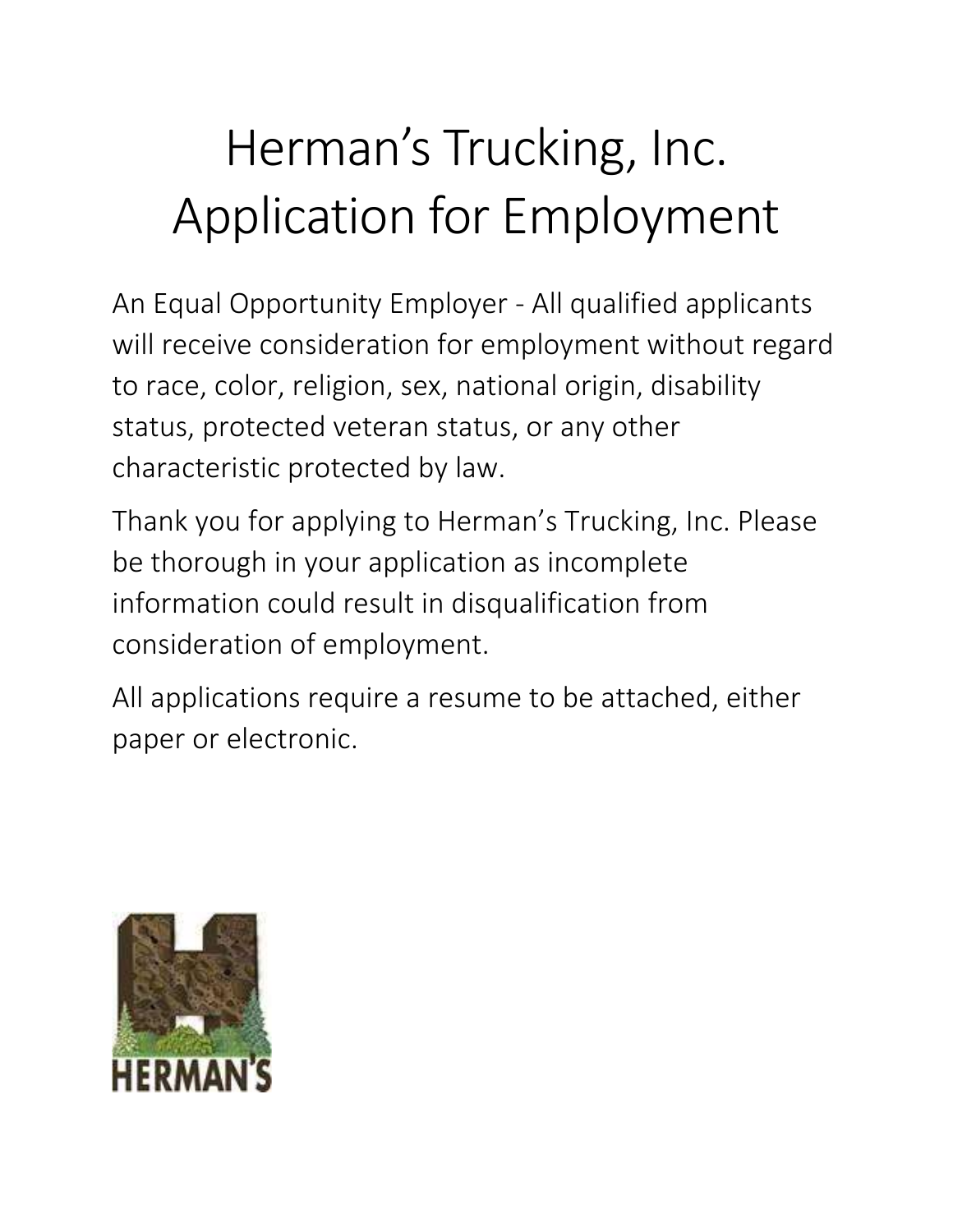### Personal Information

| Are you at least 18 years or older? (If no, you may be required to provide authorization to<br>work.) Yes _________________ No _____________          |                                                                                                      |
|-------------------------------------------------------------------------------------------------------------------------------------------------------|------------------------------------------------------------------------------------------------------|
| Have you ever been terminated from employment or asked to resign by an employer?<br>$Yes$ No                                                          |                                                                                                      |
| If yes, please provide company names and details: <b>All yes</b> , please provide company names and details:                                          |                                                                                                      |
| Can you work any shift? Yes _____________ No _________                                                                                                |                                                                                                      |
| Can you work overtime, including weekends? Yes _________ No ________                                                                                  |                                                                                                      |
| Are you able to perform the essential functions of the job for which you are applying, with or<br>without a reasonable accommodation? Yes ________ No |                                                                                                      |
|                                                                                                                                                       | <b>Employment Desired</b>                                                                            |
|                                                                                                                                                       | Date you can start: ____________________Hourly Rate/Salary desired: ________________________________ |
|                                                                                                                                                       |                                                                                                      |
|                                                                                                                                                       | Are you currently employed? If so, may we inquire of your present employer?                          |
|                                                                                                                                                       | <b>Referral Source</b>                                                                               |
| How did you hear about us? Walk-In                                                                                                                    | <b>Referral Other</b><br>Advertisement                                                               |
| Have you ever worked for Herman's Trucking, Inc. before? Yes No If yes, please explain                                                                |                                                                                                      |
| Do you know anyone who works for our company? Yes, No<br>If yes, who?                                                                                 |                                                                                                      |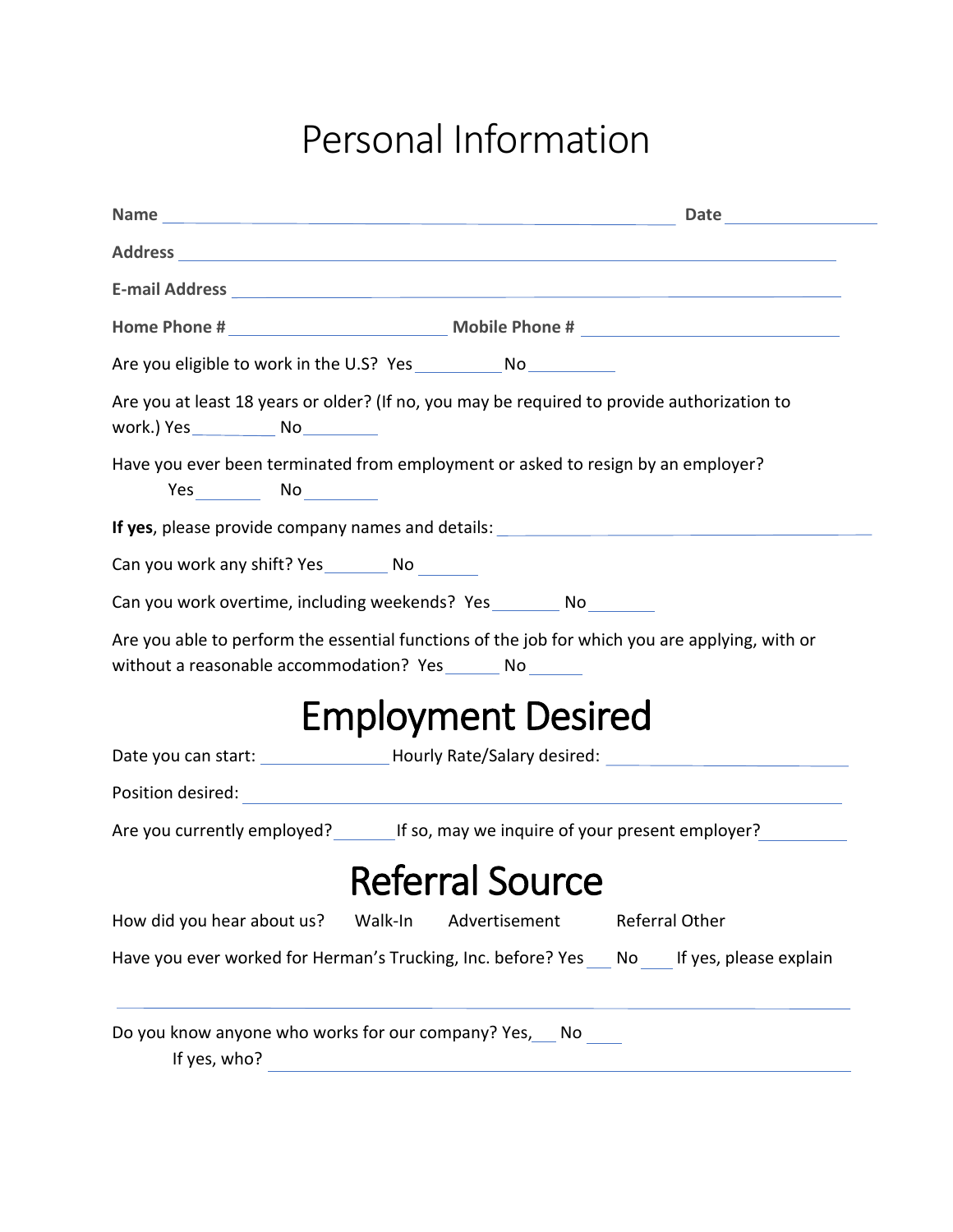### Education

|                         | <b>NAME &amp; LOCATION</b> | <b>NUMBER OF YEARS</b> | <b>DEGREE RECEIVED</b> | <b>MAJOR/SUBJECTS</b> |
|-------------------------|----------------------------|------------------------|------------------------|-----------------------|
|                         | OF SCHOOL                  | <b>ATTENDED</b>        |                        | <b>STUDIED</b>        |
| <b>HIGH SCHOOL OR</b>   |                            |                        |                        |                       |
| G.E.D.                  |                            |                        |                        |                       |
| <b>COLLEGE OR</b>       |                            |                        |                        |                       |
| <b>UNIVERSITY</b>       |                            |                        |                        |                       |
| <b>TRADE, BUSINESS,</b> |                            |                        |                        |                       |
| <b>OR</b>               |                            |                        |                        |                       |
| <b>CORRESPONDENCE</b>   |                            |                        |                        |                       |
| <b>SCHOOL</b>           |                            |                        |                        |                       |

### Employment History

Include your last seven (7) years of employment history, including periods of unemployment, starting with the most recent and working backwards in time. *Incomplete information could disqualify you from further consideration.*

#### *Employer Name*

*Job Title*

*Summarize the Nature of Work Performed and Job Responsibilities*

|                                | <b>Employer Name</b>                                                             |  |
|--------------------------------|----------------------------------------------------------------------------------|--|
| <i><u><b>Job Title</b></u></i> |                                                                                  |  |
|                                | Summarize the Nature of Work Performed and Job Responsibilities ________________ |  |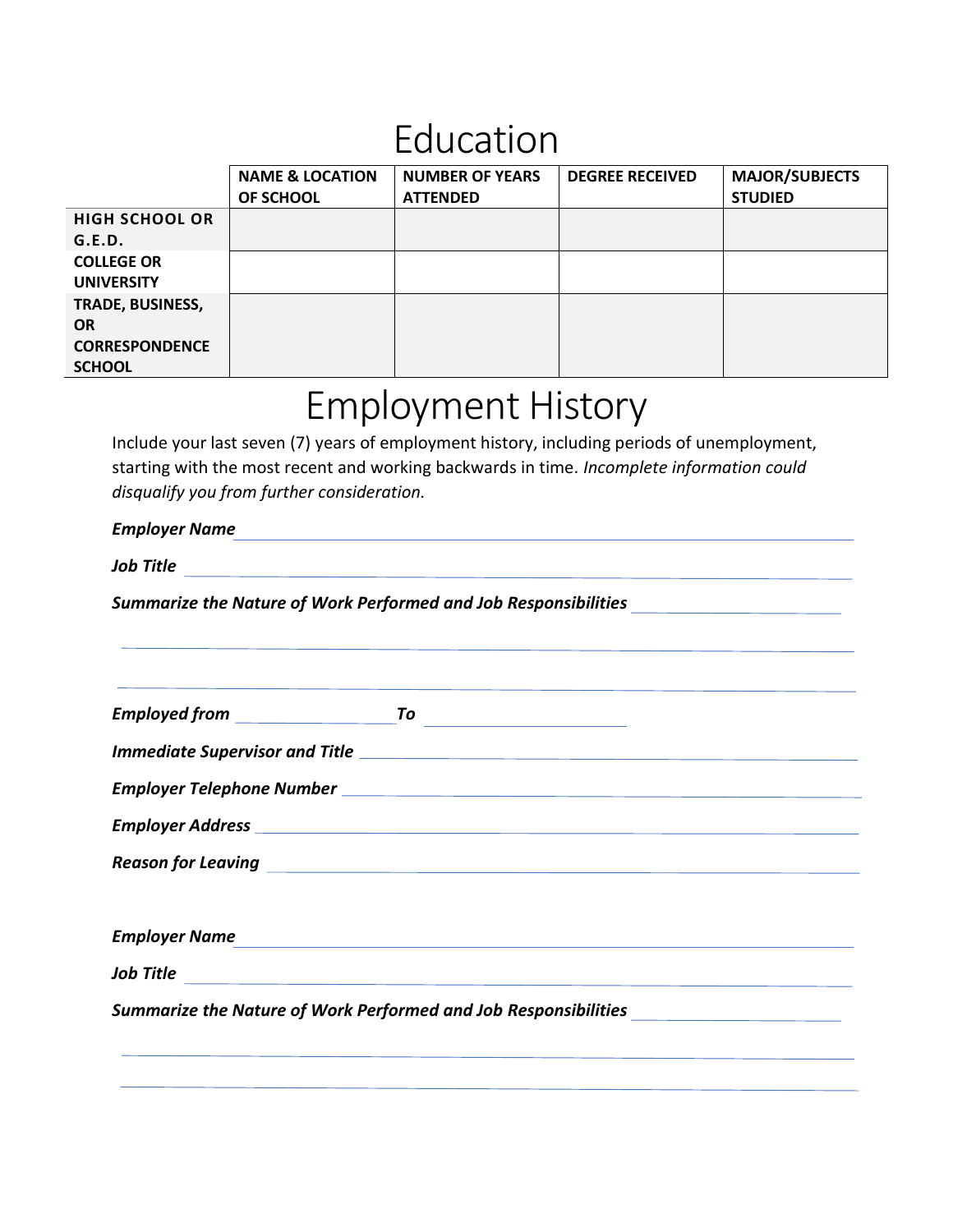|                      | Reason for Leaving <b>Constitution of the Constitution of the Constitution</b> of the Constitution of the Constitution                                                                                                         |
|----------------------|--------------------------------------------------------------------------------------------------------------------------------------------------------------------------------------------------------------------------------|
|                      |                                                                                                                                                                                                                                |
| <b>Employer Name</b> | <u> 1980 - Andrea State Barbara, amerikan personal di sebagai personal di sebagai personal di sebagai personal d</u>                                                                                                           |
|                      |                                                                                                                                                                                                                                |
|                      | Summarize the Nature of Work Performed and Job Responsibilities ________________                                                                                                                                               |
|                      |                                                                                                                                                                                                                                |
|                      |                                                                                                                                                                                                                                |
|                      |                                                                                                                                                                                                                                |
|                      |                                                                                                                                                                                                                                |
|                      |                                                                                                                                                                                                                                |
|                      |                                                                                                                                                                                                                                |
|                      |                                                                                                                                                                                                                                |
|                      |                                                                                                                                                                                                                                |
|                      | Employer Name and the contract of the contract of the contract of the contract of the contract of the contract of the contract of the contract of the contract of the contract of the contract of the contract of the contract |
|                      | <i><u><b>Job Title</b></u></i>                                                                                                                                                                                                 |
|                      | Summarize the Nature of Work Performed and Job Responsibilities ________________                                                                                                                                               |
|                      | <u> 1989 - Andrea Andrea Andrea Andrea Andrea Andrea Andrea Andrea Andrea Andrea Andrea Andrea Andrea Andrea Andr</u>                                                                                                          |
|                      |                                                                                                                                                                                                                                |
|                      |                                                                                                                                                                                                                                |
|                      |                                                                                                                                                                                                                                |
|                      |                                                                                                                                                                                                                                |
|                      |                                                                                                                                                                                                                                |
|                      | Reason for Leaving The Communication of the Communication of the Communication of the Communication of the Com                                                                                                                 |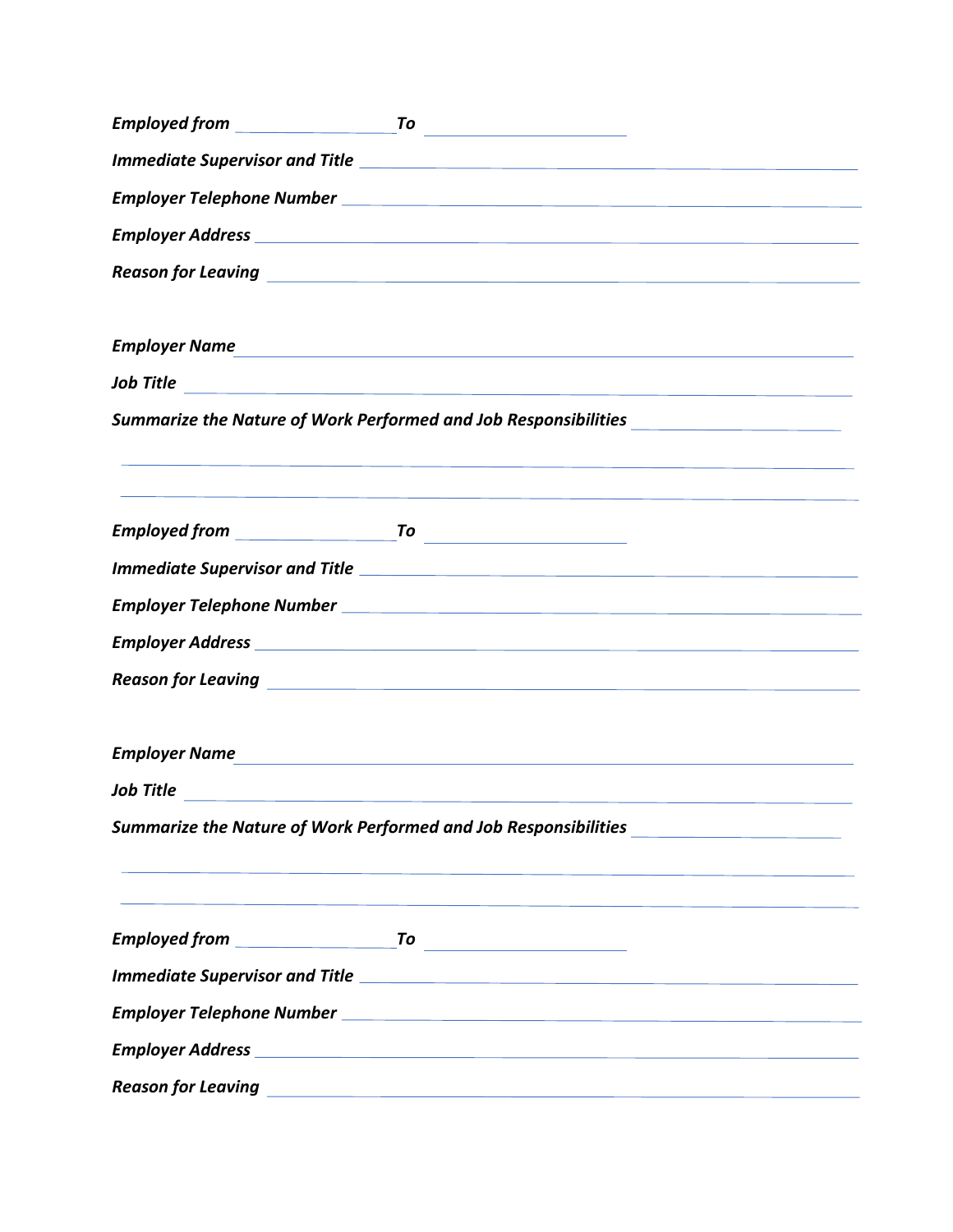### Additional Skills

Do you have any special skills, experience and/or training that would enhance your ability to perform the position applied for? If yes, explain. \_\_\_\_\_\_\_\_\_\_\_\_\_\_\_\_\_\_\_\_\_\_\_\_\_\_\_\_\_

Computer Skills (please describe):

### References

Give the names of three persons not related to you, whom you have known at least three (3) years.

| <b>Name</b> | <b>Address, Phone</b><br>Number, Email | Company | <b>Number of Years</b><br>Acquainted |
|-------------|----------------------------------------|---------|--------------------------------------|
|             |                                        |         |                                      |
|             |                                        |         |                                      |
|             |                                        |         |                                      |
|             |                                        |         |                                      |